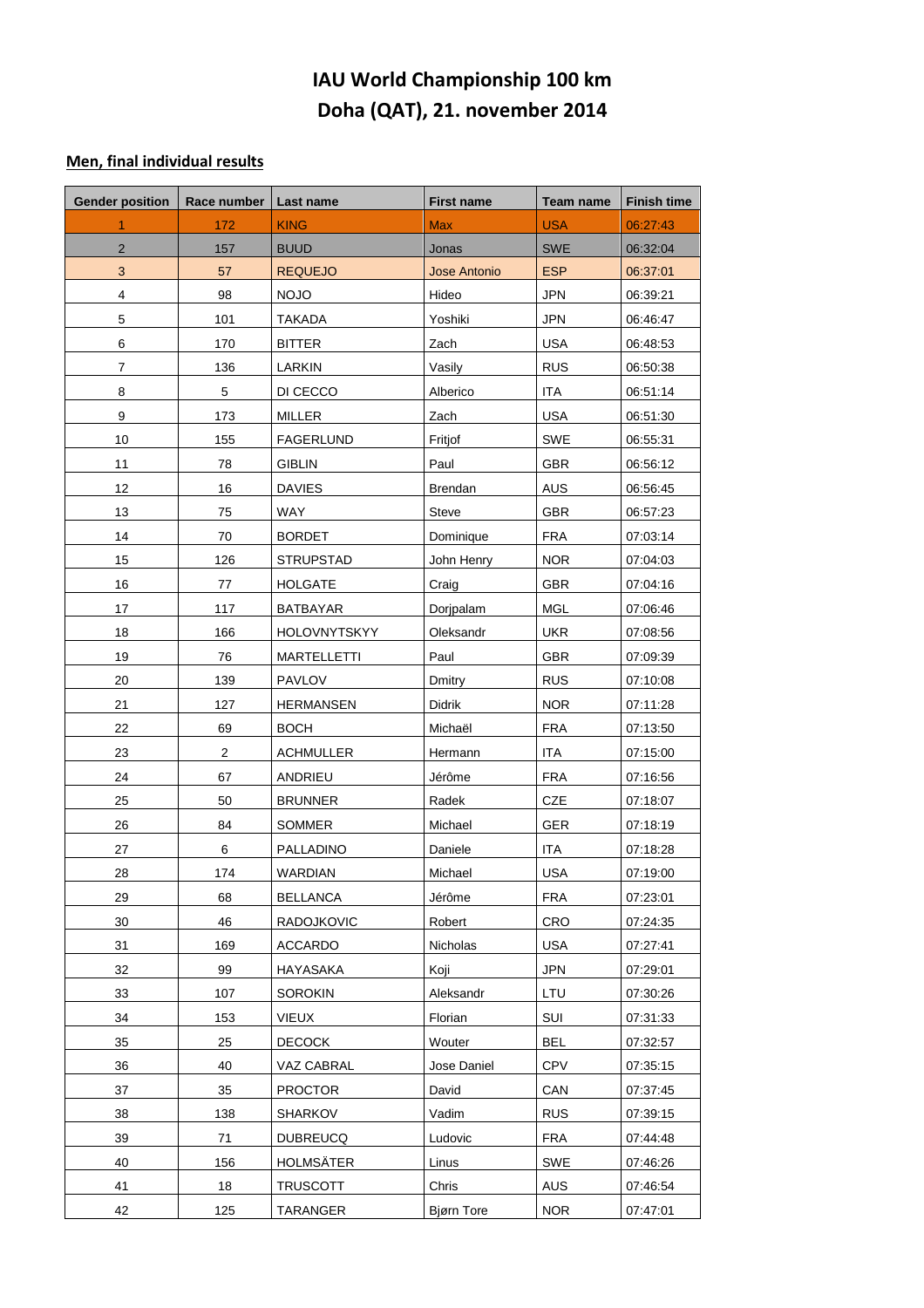| 43 | 165 | <b>GAVRYLIUK</b>           | Roman                 | <b>UKR</b> | 07:47:15 |
|----|-----|----------------------------|-----------------------|------------|----------|
| 44 | 32  | <b>BATISTA DE OLIVEIRA</b> | Marcio                | <b>BRA</b> | 07:49:56 |
| 45 | 62  | HALME                      | Tomi                  | <b>FIN</b> | 07:50:20 |
| 46 | 95  | REA                        | Martin                | <b>IRL</b> | 07:50:42 |
| 47 | 81  | <b>COLLET</b>              | André                 | <b>GER</b> | 07:51:08 |
| 48 | 63  | AHOLA                      | Asmo                  | <b>FIN</b> | 07:51:30 |
| 49 | 17  | <b>HEYDON</b>              | Andrew                | AUS        | 07:55:36 |
| 50 | 121 | <b>RENES</b>               | Jeroen                | <b>NED</b> | 07:56:07 |
| 51 | 26  | <b>SERROEN</b>             | Nico                  | <b>BEL</b> | 07:59:07 |
| 52 | 87  | KAMPAXIS                   | Pantelis              | GRE        | 08:01:24 |
| 53 | 181 | SIM                        | Jaeduk                | <b>KOR</b> | 08:01:55 |
| 54 | 31  | <b>ESPIRITO SANTO</b>      | Marcos Paulo          | <b>BRA</b> | 08:02:36 |
| 55 | 150 | Markovic                   | Zoran                 | <b>SRB</b> | 08:02:43 |
| 56 | 167 | <b>GLYVA</b>               | Eyvgenii              | UKR        | 08:03:06 |
| 57 | 61  | ANSIO                      | Henri                 | FIN        | 08:07:47 |
| 58 | 108 | <b>ŽLABYS</b>              | Vaidas                | LTU        | 08:08:51 |
| 59 | 90  | ZABARI                     | János                 | <b>HUN</b> | 08:11:33 |
| 60 | 22  | <b>HARTL</b>               | Herbert               | <b>AUT</b> | 08:13:04 |
| 61 | 100 | YASUDA                     | Yu                    | JPN        | 08:13:27 |
| 62 | 27  | <b>CASIER</b>              | Gino                  | <b>BEL</b> | 08:16:58 |
| 63 | 43  | SOARES DE GAMA             | Augusto Joachim       | <b>CPV</b> | 08:24:40 |
| 64 | 83  | <b>HEGMANN</b>             | Tobias                | GER        | 08:25:32 |
| 65 | 104 | <b>NILOVS</b>              | Valdis                | LAT        | 08:25:58 |
| 66 | 182 | KIM                        | Sungkyun              | <b>KOR</b> | 08:27:02 |
| 67 | 163 | KAYA                       | Murat                 | <b>TUR</b> | 08:28:01 |
| 68 | 1   | CALCATERRA                 | Giorgio               | <b>ITA</b> | 08:30:00 |
| 69 | 36  | TABELEV                    | Oleg                  | CAN        | 08:31:46 |
| 70 | 30  | SILVERIO CALIXO            | Eduardo               | <b>BRA</b> | 08:32:03 |
| 71 | 94  | <b>WHYTE</b>               | Keith                 | <b>IRL</b> | 08:32:46 |
| 72 | 122 | <b>BOONE</b>               | Dave                  | <b>NED</b> | 08:34:58 |
| 73 | 179 | <b>MIKLIC</b>              | <b>Mirko Bogomir</b>  | <b>SLO</b> | 08:38:19 |
| 74 | 13  | ROJAS PEREDO               | Ricardo               | ARG        | 08:38:30 |
| 75 | 21  | WAGNER                     | Michael               | AUT        | 08:45:34 |
| 76 | 113 | GIL                        | Adrian                | <b>MEX</b> | 08:48:31 |
| 77 | 91  | <b>POLYÁK</b>              | Csaba                 | <b>HUN</b> | 08:49:05 |
| 78 | 37  | <b>ROULIER</b>             | Sebastien             | CAN        | 08:50:41 |
| 79 | 41  | SPENCER VARELA             | <b>Adilson Fortes</b> | <b>CPV</b> | 08:54:01 |
| 80 | 161 | LIANG                      | Wenjung               | <b>TPE</b> | 08:59:43 |
| 81 | 33  | MOREIRA AGUIAR             | Sinval                | <b>BRA</b> | 09:08:18 |
| 82 | 11  | <b>REDONDO</b>             | Eduardo               | ARG        | 09:12:30 |
| 83 | 14  | ROSSI                      | Rodolfo               | ARG        | 09:18:26 |
| 84 | 51  | <b>BOHDAL</b>              | Jaroslav              | CZE        | 09:19:30 |
| 85 | 105 | <b>RENCIS</b>              | Edgars                | LAT        | 09:22:32 |
| 86 | 109 | <b>BAUŽYS</b>              | Vaidotas              | LTU        | 09:33:17 |
| 87 | 64  | KALLIOLA                   | Pertti                | <b>FIN</b> | 09:37:30 |
| 88 | 134 | <b>MATUSIAK</b>            | Tomasz                | POL        | 09:53:56 |